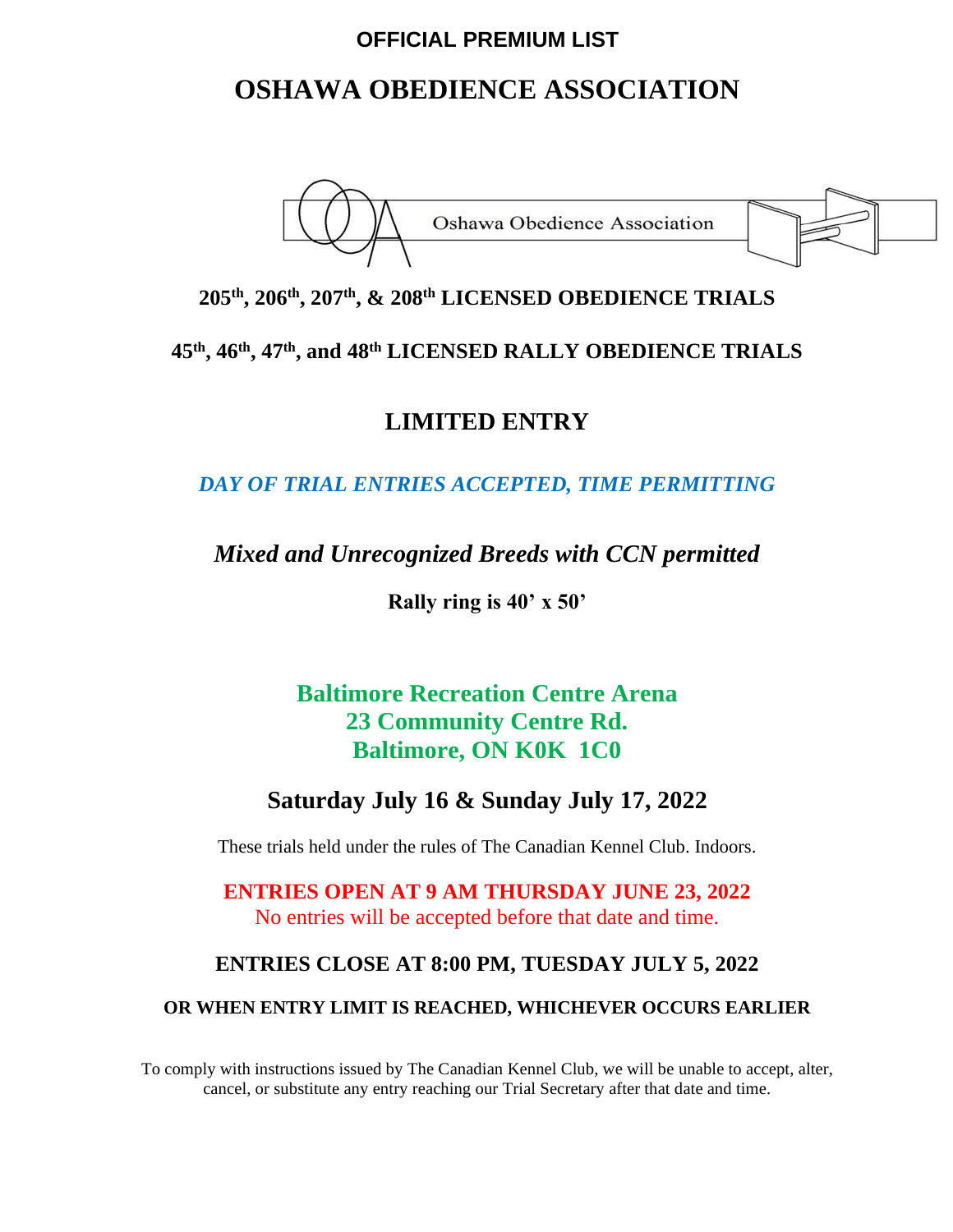#### **OSHAWA OBEDIENCE ASSOCIATION**

**Vice President** Mary MacKay *Secretary* Ashley Boyd *Treasurer* Chuck Lamers *Director (Membership)* Amanda Wilkins *Director (Trial)* Diana Kirkaldy

*President* Diana Kirkaldy

#### **CANADIAN KENNEL CLUB INFORMATION**

| <b>Executive Director</b>       | Jeff Cornett, ED@ckc.ca                          |
|---------------------------------|--------------------------------------------------|
|                                 | 200 Ronson Dr., Suite 400, Etobicoke, ON M9W 5Z9 |
|                                 | Telephone (416) 675-5511   Fax (416) 675-6506    |
|                                 | Hours: 9 a.m. - 5 p.m., Monday to Friday         |
| <b>CKC</b> Director             | Alistair Sutherland, zone5director@ckc.ca        |
| <b>CKC</b> Obed. Representative | Frances Holmes, frances.holmes@sympatico.ca      |

#### **TRIAL COMMITTEE**

| <b>Trial Chair &amp; Superintendent</b> | Diana Kirkaldy                                                                                                  |
|-----------------------------------------|-----------------------------------------------------------------------------------------------------------------|
| <b>Trial Secretary</b>                  | Danuta Booth                                                                                                    |
|                                         | 1776 Woodview Ave., Pickering, ON L1V 1L4                                                                       |
|                                         | $(905)$ 509-1951, danutabooth@rogers.com                                                                        |
| <b>Chief Ring Steward</b>               | <b>Chuck Lamers</b>                                                                                             |
| <b>Trophy Convenor</b>                  | <b>Joy Gray</b>                                                                                                 |
| <b>Veterinarian</b>                     | Kawartha Veterinary Emergency Clinic, 1840 Lansdowne<br>St. W., Unit 20, Peterborough, ON K9K 2M9, 705-741-5832 |

### **TRIAL JUDGES**

| <b>Marie-Johane Cloutier</b> | Quebec, Canada  |
|------------------------------|-----------------|
| Delvyn Lunn                  | Ontario, Canada |

#### **JUDGING ASSIGNMENTS**

| Saturday July 16, 2022                            |                             |
|---------------------------------------------------|-----------------------------|
| Obedience Trial 205 & 206 – Marie-Johane Cloutier | <b>All Official Classes</b> |
| Rally Obedience Trial 45 & 46 – Delvyn Lunn       | <b>All Official Classes</b> |

**Sunday May 3, 2020** *Obedience Trial 207 & 208- Delvyn Lunn* All Official Classes *Rally Obedience Trial 47 & 48 – Marie-Johane Cloutier* All Official Classes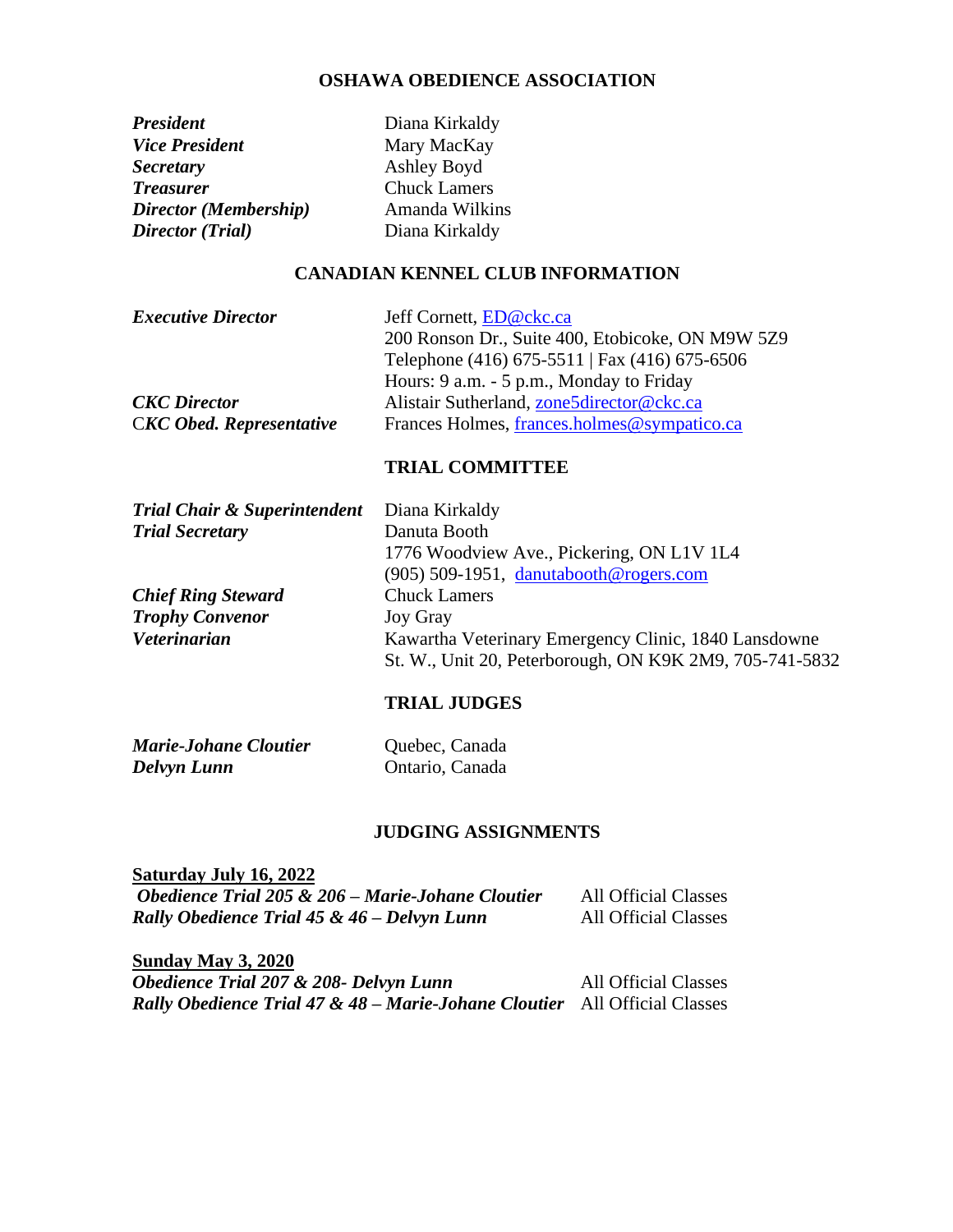### **ENTRY FEES**

Entry of each dog, per obedience or rally trial ................................................................ \$28.00 Day of Trial Entries, per trial…………………………………………………………… \$35.00 Exhibition Only (one trial per day)................................................................................... \$10.00 TCN Fee per trial …………………………………………………………………….. \$ 11.30 Prepaid Catalogue ............................................................................................................. \$ 3.00 **All fees include HST and are in Canadian funds**. A TCN fee is payable for all dogs entered at these trials who do not have an individual CKC registration number, an ERN, a PEN, or a CCN, A TCN can be obtained at [www.ckc.ca.](http://www.ckc.ca/) All cheques and money orders are to be made payable to *Oshawa Obedience Association* and mailed to:

Danuta Booth 1776 Woodview Ave. Pickering, ON L1V 1L4 905-509-1951, danutabooth@rogers.com

*Entries may be submitted by email, with payment by etransfer to [danutabooth@rogers.com.](mailto:danutabooth@rogers.com)*

**Entries close at 8:00 p.m., Tuesday July 5, 2022, or when entry limit is reached, whichever occurs earlier.**



## **PHONE / FAX / ONLINE ENTRIES**

## **LIMITED ENTRY**

Entry in each obedience trial will be limited to the capacity of the judge to judge at an hourly rate of 9 Pre-Novice dogs, 8 Novice dogs, 8 Novice Intermediate dogs, 7 Open dogs, and 6 Utility dogs. Entry in the rally obedience trials will be limited to 15 dogs per hour less time for walk-throughs. Each judge will be limited to 7 hours total judging time. Once a judge has reached his/her capacity, entries for that trial will be closed even if the closing date has not been reached. In the case of the entry limit having been reached, remaining entries will be assigned a position (by class) on a reserve list. Exhibitors will be notified of their position on the reserve list. If the entry of a bitch in season is pulled after entries are closed, it may be substituted with one from the reserve list up to and including the day of the trial. If the entry of another dog is pulled prior to the trial, it may be substituted with one from the reserve list up to 24 hours prior to the trial.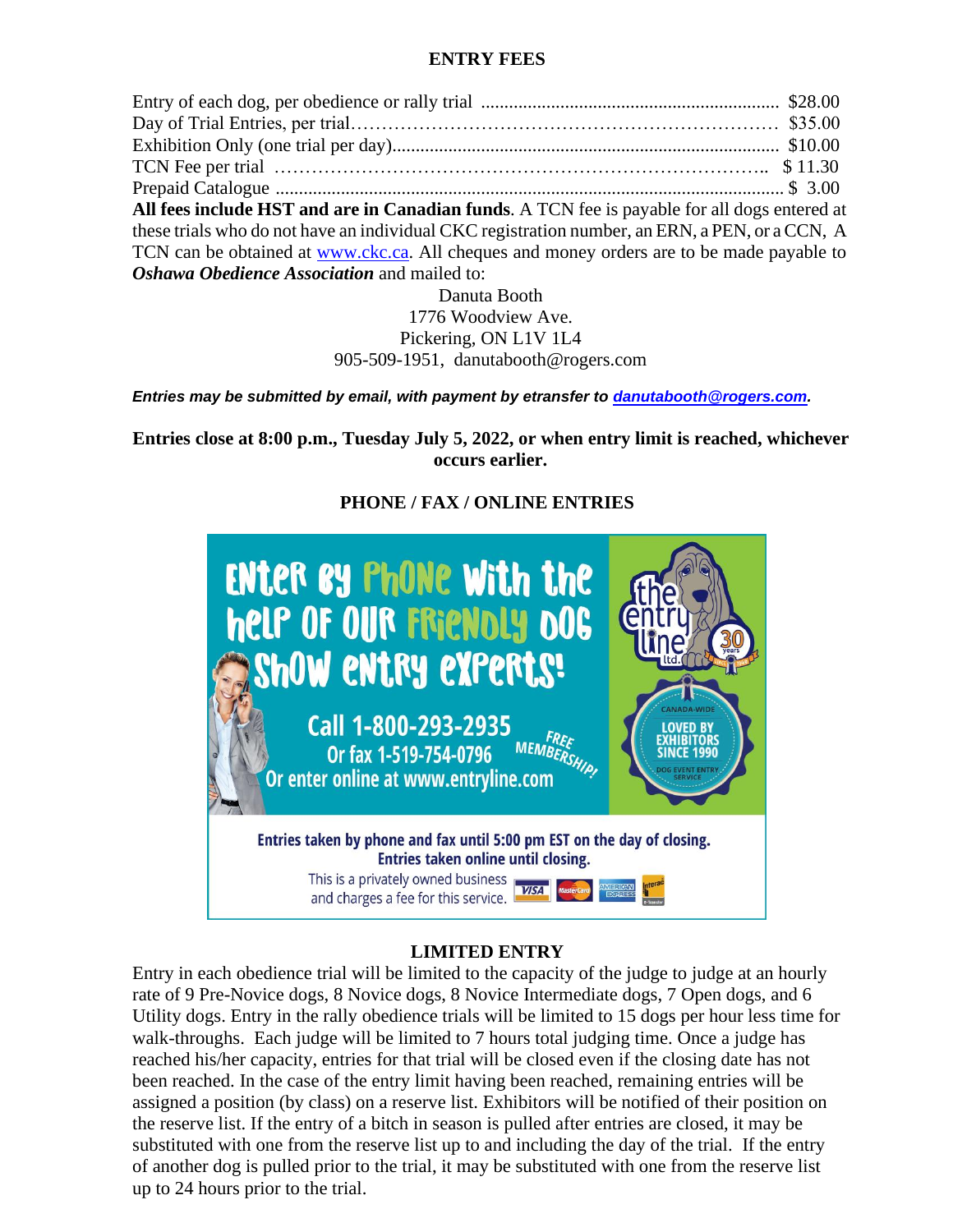### **MIXED AND UNRECOGNIZED BREEDS**

These trials are open to mixed and unrecognized breeds. In order to compete, mixed and unrecognized breed dogs must have a Canine Companion Number (CCN) from the Canadian Kennel Club and must have a CKC approved microchip. Mixed breed dogs must be spayed or neutered. Unrecognized breed dogs do not need to be spayed or neutered. A dog eligible for a CCN may not be entered as a listed dog.

For information on obtaining a CCN, contact the Canadian Kennel Club Membership Services at 416-674-3699 or 1-855-364-7252 or [information@ckc.ca.](mailto:information@ckc.ca)

### **CATALOGUES**

Catalogues are available on a PRE-ORDER BASIS . Those who wish to pre-order at the price of \$3.00 may do so by indicating this on the entry form. There will be a limited number of catalogues available for sale at the trial for a price of \$5.00.

### **U.S.A. EXHIBITORS**

Bank drafts or money orders in Canadian Funds and personal cheques, payable in U.S. funds, and for the full amount of the entry, will be accepted. Personally discounted cheques will not be honoured. Please do not mark personal cheques "Payable in Canadian Funds" or "At Par" as such items are not cleared through the banks.

#### **BITCHES IN SEASON**

Bitches in season are not permitted to compete. When a bitch comes into season after entries close, a Veterinarian's Certificate, certifying that the bitch was in season within ten days of the trial, must reach the Trial Secretary on or before the day of the trial, prior to the judging of the class, and the club will refund the entry fees.

### **ENTRY INFORMATION**

- 1. No entry will be accepted unless all particulars called for on the entry form are completed in full.
- 2. Incomplete entries will be returned. No entry will be accepted unless accompanied by entry fees.
- 3. Telephone/fax entries are accepted by The Entry Line at 1-800-293-2935; (fax) 519-754-0796.
- 4. Exhibitors must abide by errors made in entering their dogs regardless of how or by whom the entries were made.
- 5. Alterations, substitution or cancellation of any entry after the closing date is prohibited.
- 6. Only dogs that are already registered in the Canadian Kennel Club Stud Book or are eligible for registration can be entered, other than as provided for dogs with CCN's.
- 7. The Trial Committee reserves the right to refuse any entry subject to CKC Rules.
- 8. **ENTRIES POSITIVELY CLOSE TUESDAY JULY 5, 2022 OR WHEN THE ENTRY LIMIT IS REACHED, WHICHEVER OCCURS FIRST.**
- 9. Confirmations and judging schedules will be emailed as soon as possible after the entries close. Confirmations must be presented to the Trial Secretary upon arrival at the trial.
- 10. Tendering of an NSF cheque in payment of fees shall be considered non-payment of fees and is punishable by disciplinary action. **Any NSF cheque will be subject to a \$30.00 service charge.**

### **GENERAL INFORMATION**

- 1. The Trial Superintendent will be in full charge of the trial, which will be governed by CKC rules.
- 2. The Oshawa Obedience Association will use due care and diligence for the welfare of dogs and exhibitors, but will not be responsible for, or assume liability, in the event of accident or other misfortunes, to either dogs, exhibitors or patrons.
- 3. If, because of riot, civil disturbance, or other acts beyond the control of management, it is impossible to open or complete the trials, no refund of Entry Fees will be made.
- 4. The trial precincts shall a 30' radius from all ring sides.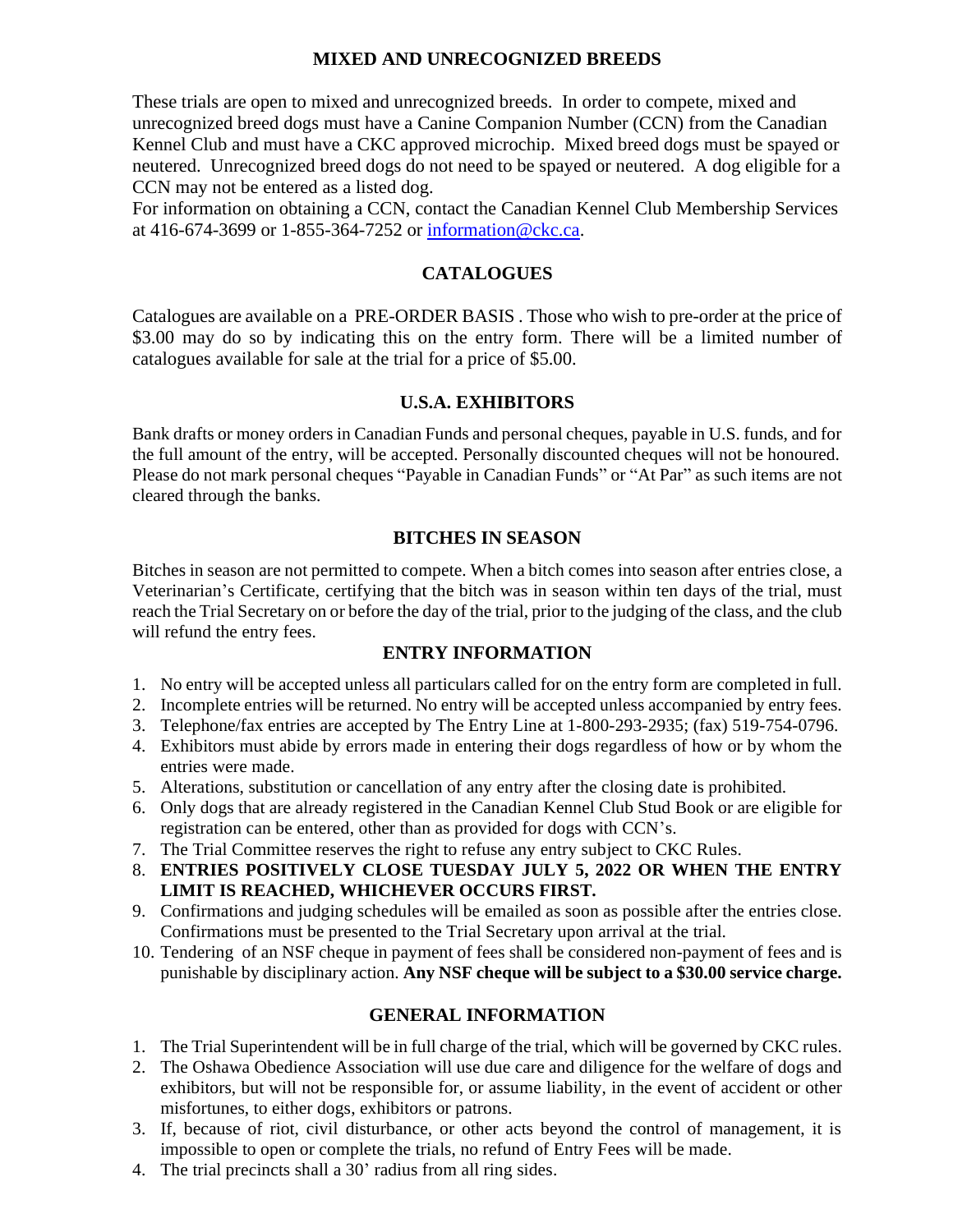### **TROPHY LIST**

Through the generosity of its members and friends, the Oshawa Obedience Association will offer at each Obedience Trial (for qualifying scores only):

High in Trial – \$50.00 and Rosette  $1<sup>st</sup>$  to  $3<sup>rd</sup>$  in each official class – Rosette

The Oshawa Obedience Association at each Rally Obedience Trial (for qualifying scores only: 1<sup>st</sup> through 3<sup>rd</sup> in each official class - Rosette

Each competitor receiving a qualifying score in each Rally trial will receive a ticket for a chance to win \$50.00

Flat ribbons and a prize will be given for all qualifying scores in each regular Obedience and Rally class.

Title Ribbons are available to those completing a title at these trials.

# **BREED SPECIFIC PRIZES SATURDAY JULY 16, 2022**

Prize for high scoring Australian Shepherd in obedience - donated by Diana Kirkaldy, Riomesa Australian Shepherds

\$25 for highest scoring herding dog in Rally (if tie, will be determined by time) – donated by Betty Kirkaldy

\$25 for highest scoring Golden Retriever in obedience – donated by Joy Gray, MGM Golden Retrievers

\$25 for highest scoring Golden Retriever in Rally (if tie, will be determined by time) – donated by Joy Gray, MGM Golden Retrievers

## **BREED SPEIFIC PRIZES SUNDAY JULY 17, 2022**

Prize for high scoring Australian Shepherd in obedience - donated by Diana Kirkaldy, Riomesa Australian Shepherds

\$25 for highest scoring herding dog in Rally (if tie, will be determined by time) – donated by Betty Kirkaldy

\$25 for highest scoring Golden Retriever in obedience – donated by Joy Gray, MGM Golden Retrievers

\$25 for highest scoring Golden Retriever in Rally (if tie, will be determined by time) – donated by Joy Gray, MGM Golden Retrievers

## **ALL PRIZES AND/OR TROPHIES MUST BE CLAIMED BY THE END OF THE TRIALS ON SUNDAY JULY 17, 2022.**

## **NO PRIZES AND/OR TROPHIES WILL BE MAILED.**

**It shall be the duty and obligation of the trial-giving club to see that a judge, club official, ring steward, volunteer or competitor at an Obedience Trial held under these regulations is not subject to indignities of any kind. The Obedience Trial Chair shall promptly report to the CKC any infringement of this regulation, and the Discipline Committee shall have the authority to take such action as it deems fit on receipt of a report indicating that this has occurred.**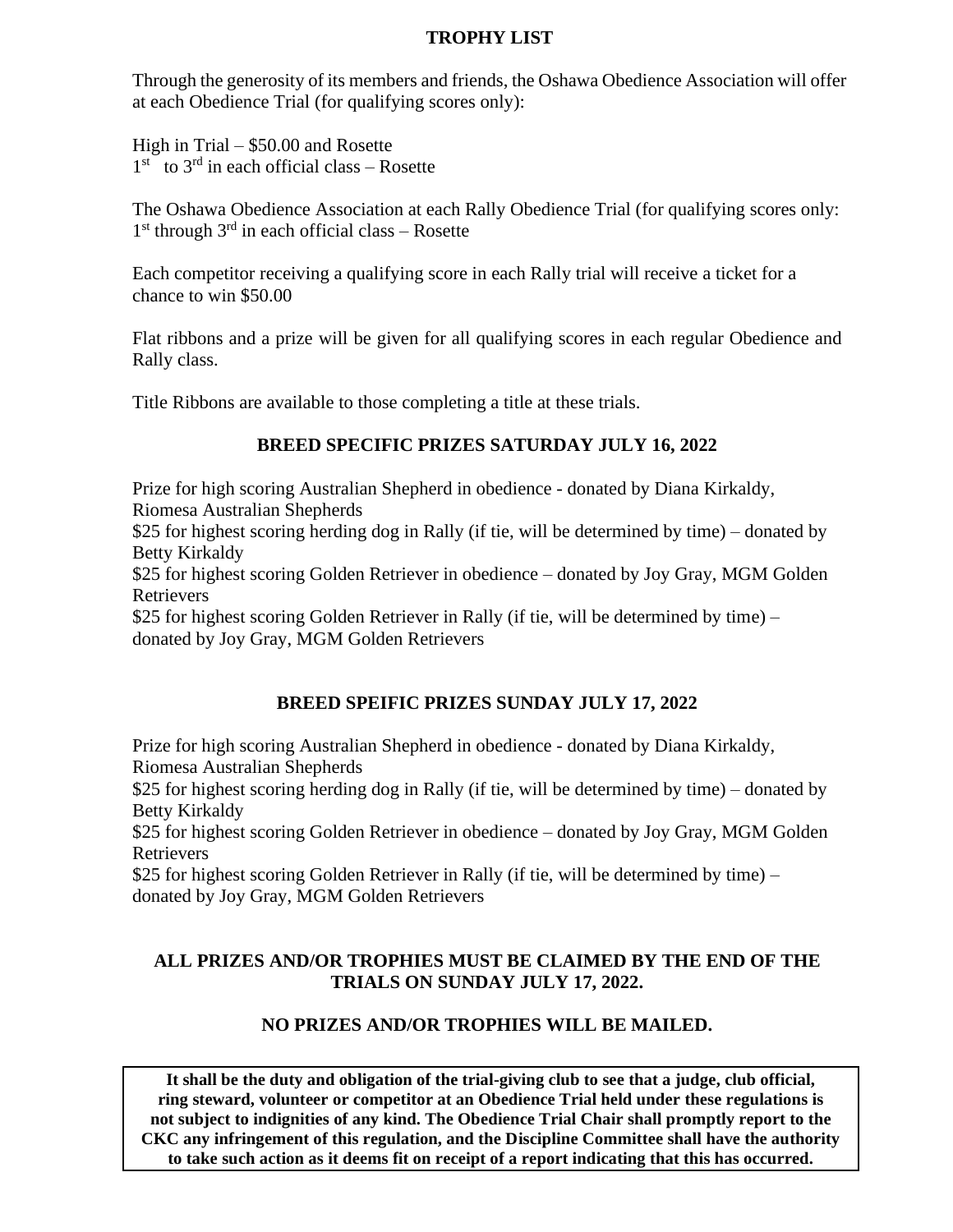#### **NEW – CKC NON-MEMBER PARTICIPATION FEE**

- 1. A non-member participation fee for awards and titles will be charged to a Canadian nonmember of CKC. The non-member participation fee is paid in any year a title is earned and covers all titles and dogs owned by that individual.
- 2. In order for the title to be awarded, the non-member will have a choice to either become a CKC member or pay the non-member participation fee. Failure to comply within 30 days of notification will result in the title being withheld and the dog cannot be moved up to the next level.
- 3. All Premium Lists will carry a note stating that these fees apply only to dogs wholly owned by non-member residents of Canada and are not applicable to CKC members.

#### **OBEDIENCE TRIAL RULES AND REGULATIONS**

The Exhibitor is responsible for knowing and complying with the Obedience Rules and Regulations of the Canadian Kennel Club.

**Section 19.7** of the Obedience Rules and Regulations states: It shall be the duty and obligation of the trial-giving club to see that a judge, club official, ring steward, volunteer, or competitor at an Obedience Trial held under these regulations, is not subject to indignities of any kind. The Obedience Trial Committee Chair shall promptly report to the CKC any infringement of this regulation, and the Discipline Committee shall have the authority to take such action as it deems fit on receipt of a report indicating that this has occurred.

#### **MASTER OBEDIENCE TRIAL CHAMPION (MOTCH)**

**Section 14.3.1** The CKC will permit the use of the letters MOTCH to be used as a prefix of the name of any dog that has met the requirements for that title as hereinafter provided.

**Section 14.3.2** Points for this title may only be accumulated after the completion of the OTCH title.

**Section 14.3.3** Points may be accumulated simultaneously with credits toward both the OTCHX and MOTCH titles. However, the MOTCH title will not be awarded until completion of the OTCHX title.

**Section 14.3.4** One High in Class placement is required in either of the Open B classes or the Utility B class but no minimum score is required.

**Section 14.3.5** A dog must acquire a total of 40 points to earn a MOTCH title. A minimum of 15 points must be obtained from either of the Open B classes and the Utility B class. The remaining 10 points can be obtained from either class. SCALE OF POINTS

| <b>Open</b>  | <b>Utility</b> |              |          |
|--------------|----------------|--------------|----------|
| 190 to 191.5 | 1 point        | 185 to 187.5 | 1 point  |
| 192 to 193.5 | 2 points       | 188 to 190.5 | 2 points |
| 194 to 195.5 | 3 points       | 191 to 193.5 | 3 points |
| 196 to 197.5 | 4 points       | 194 to 195.5 | 4 points |
| 198 to 199.5 | 5 points       | 196 to 198.5 | 5 points |
| <b>200</b>   | 6 points       | 199 to 200   | 6 points |

#### **RALLY OBEDIENCE TRIAL RULES AND REGULATIONS**

The Exhibitor is responsible for knowing and complying with the Rally Obedience Rules and Regulations of theCanadian Kennel Club.

**Section 17.7** of the Rally Obedience Rules and Regulations states: It shall be the duty and obligation of the trial-giving club to see that a judge, club official, ring steward, volunteer or competitor at a rally Obedience Trial held under these regulations, is not subject to indignities of any kind. The Trial Committee Chair shall promptly report to the CKC any infringement of this regulation, and the Discipline Committee shall have the authority to take such action as it deems fit on receipt of a report indicating that this has occurred.

#### **RALLY CHAMPION (RCH)**

**Section 16.1** The CKC will permit the use of the letters RCH to be used as a prefix of the name of any dog that has met the requirements for that title as hereinafter provided.

**Section 16.2** A dog may begin earning points toward the RCH title as soon as the Rally Master (RM) title requirements have been completed.

**Section 16.3** The RCH title will be awarded to dogs that have successfully earned a minimum of 100 points total from competing in both the Excellent B and Master classes in the same trial.

- (a) 50 points must come from the Rally Excellent B class, including a minimum of five (5) scores of 95 or higher.
- (b) 50 points must come from the Rally Master class, including a minimum of five (5) scores of 95 or higher.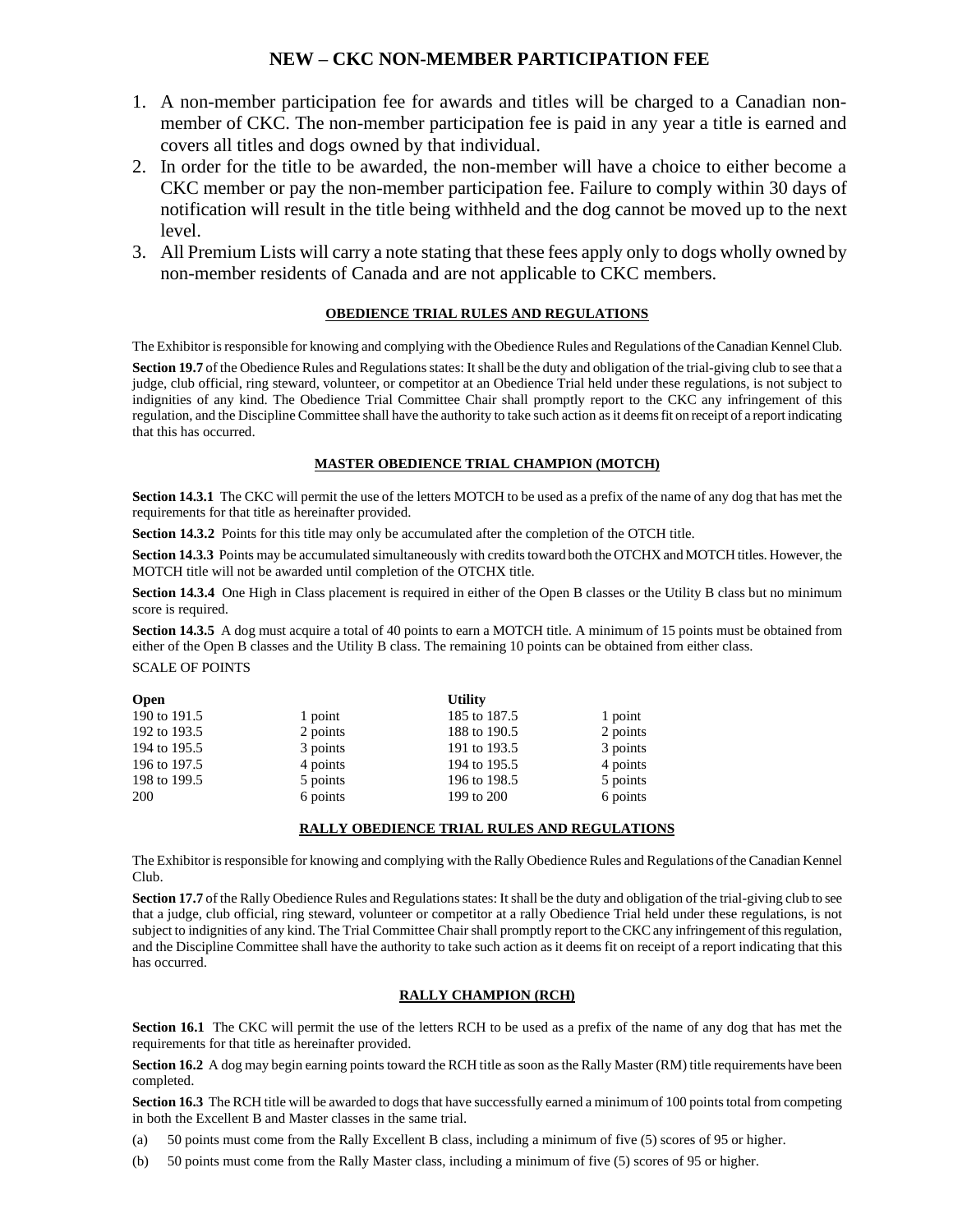#### SCALE OF POINTS

| Excellent<br><b>Master</b> |          |              |          |
|----------------------------|----------|--------------|----------|
| 90 to 91                   | 1 point  | 86.5 to 88.5 | 1 point  |
| 92 to 93                   | 2 points | 89 to 91     | 2 points |
| 94 to 95                   | 3 points | 91.5 to 93.5 | 3 points |
| 96 to 97                   | 4 points | 94 to 96     | 4 points |
| 98 to 99                   | 5 points | 96.5 to 98.5 | 5 points |
| 100                        | 6 points | 99 to 100    | 6 points |

**Section 16.4** A qualifying score must be earned in both the Excellent B class and the Master class in the same trial on five (5) different occasions under at least five (5) different judges.

#### **ACCOMMODATIONS**

Comfort Inn, Port Hope, 2211 County Road 28, Port Hope, L1A 3V6, 905-885-7000/ Room rate \$208.05 plus tax. No dog fee. Ten rooms have been reserved for exhibitors. Please use the code OOA when reserving.

## **BALTIMORE RECREATION CENTRE ARENA 23 Community Centre Road, Baltimore, ON, K0K 1C0**



**From Exit 474 on Hwy 401, go north 4.5 km to the Arena**.

# **THERE WILL BE NO FOOD OR DRINK AVAILABLE FOR COMPETITORS AT THESE TRIALS**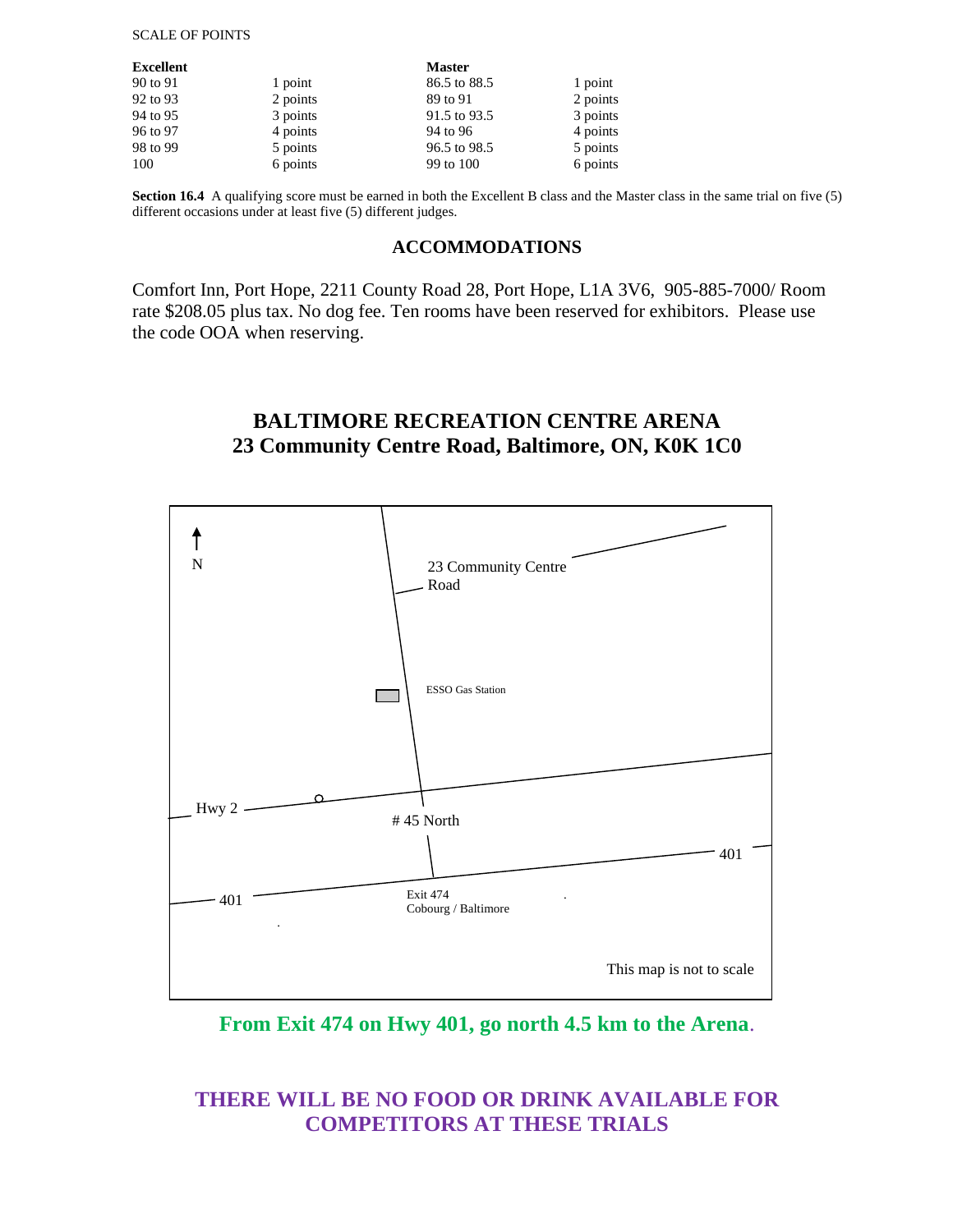

OFFICIAL CANADIAN KENNEL CLUB FORM

# **OBEDIENCE TRIALS OSHAWA OBEDIENCE ASSOCIATION**

| Sat. July 16, 2022                                                                                                                                                 | Sun. July 17, 2022                                 | $\frac{1}{2}$<br><b>Entry Fees</b>                                                                                                                                                                                                                                                                          |
|--------------------------------------------------------------------------------------------------------------------------------------------------------------------|----------------------------------------------------|-------------------------------------------------------------------------------------------------------------------------------------------------------------------------------------------------------------------------------------------------------------------------------------------------------------|
| Trial 205<br>П                                                                                                                                                     | $\Box$ Trial 207                                   | $$\overbrace{\hspace{2.5cm}}$<br>Catalogue                                                                                                                                                                                                                                                                  |
| Trial 206<br>□                                                                                                                                                     | Trial 208<br>□                                     | $\frac{1}{2}$<br><b>TOTAL</b>                                                                                                                                                                                                                                                                               |
|                                                                                                                                                                    | Entries Close at 8:00 p.m. on Tuesday July 5, 2022 | No entries accepted prior to 9 amThursday June 23, 2022                                                                                                                                                                                                                                                     |
|                                                                                                                                                                    |                                                    |                                                                                                                                                                                                                                                                                                             |
| Enter in the following classes:<br>□ Novice "A" □ Open "HB"<br>□ Open "18A"<br>$\Box$ Novice "B"<br>$\Box$ Novice "C"<br>$\Box$ Open "18B"<br>$\Box$ Novice Interm | $\Box$ Utility "B"<br>$\Box$ Ex. Only              | □ Pre-Novice □ Open "HA" □ Utility "A" JUMPS: HEIGHT ____________<br>WIDTH _____________                                                                                                                                                                                                                    |
| Reg. Name of Dog                                                                                                                                                   |                                                    |                                                                                                                                                                                                                                                                                                             |
| Check One - and - Enter Number Here<br>$\Box$ CKC Reg. or Misc. No.<br>$\Box$ CKC ERN<br>$\Box$ CKC PEN                                                            |                                                    | Date of Birth<br>D ________ M ________ Y _______                                                                                                                                                                                                                                                            |
| $\Box$ CKC CCN<br>$\Box$ CKC TCN                                                                                                                                   |                                                    | Place of Birth                                                                                                                                                                                                                                                                                              |
|                                                                                                                                                                    |                                                    | $\Box$ Canada<br>$\Box$ Elsewhere                                                                                                                                                                                                                                                                           |
|                                                                                                                                                                    |                                                    |                                                                                                                                                                                                                                                                                                             |
|                                                                                                                                                                    |                                                    |                                                                                                                                                                                                                                                                                                             |
|                                                                                                                                                                    |                                                    |                                                                                                                                                                                                                                                                                                             |
|                                                                                                                                                                    |                                                    |                                                                                                                                                                                                                                                                                                             |
|                                                                                                                                                                    |                                                    |                                                                                                                                                                                                                                                                                                             |
|                                                                                                                                                                    |                                                    |                                                                                                                                                                                                                                                                                                             |
| Agent's Address <b>contract and the Contract of Agent's Address</b>                                                                                                |                                                    |                                                                                                                                                                                                                                                                                                             |
| $\Box$ Owner<br>Mail I.D. to<br>and regulations of the Canadian Kennel Club and by any additional rules and regulations appearing in the premium list.             | $\Box$ Agent<br>or                                 | I CERTIFY that I an the registered owner(s) of the dog or that I am the authorized agent of the owner(s) whose name(s) I have entered above and<br>accept full responsibility for all statements made in this entry. In consideration of the acceptance of this entry I (we) agree to be bound by the rules |
| SIGNATURE OF OWNER OR AGENT                                                                                                                                        |                                                    | <b>TELEPHONE NO.</b>                                                                                                                                                                                                                                                                                        |
| <b>E-MAIL ADDRESS</b>                                                                                                                                              |                                                    |                                                                                                                                                                                                                                                                                                             |